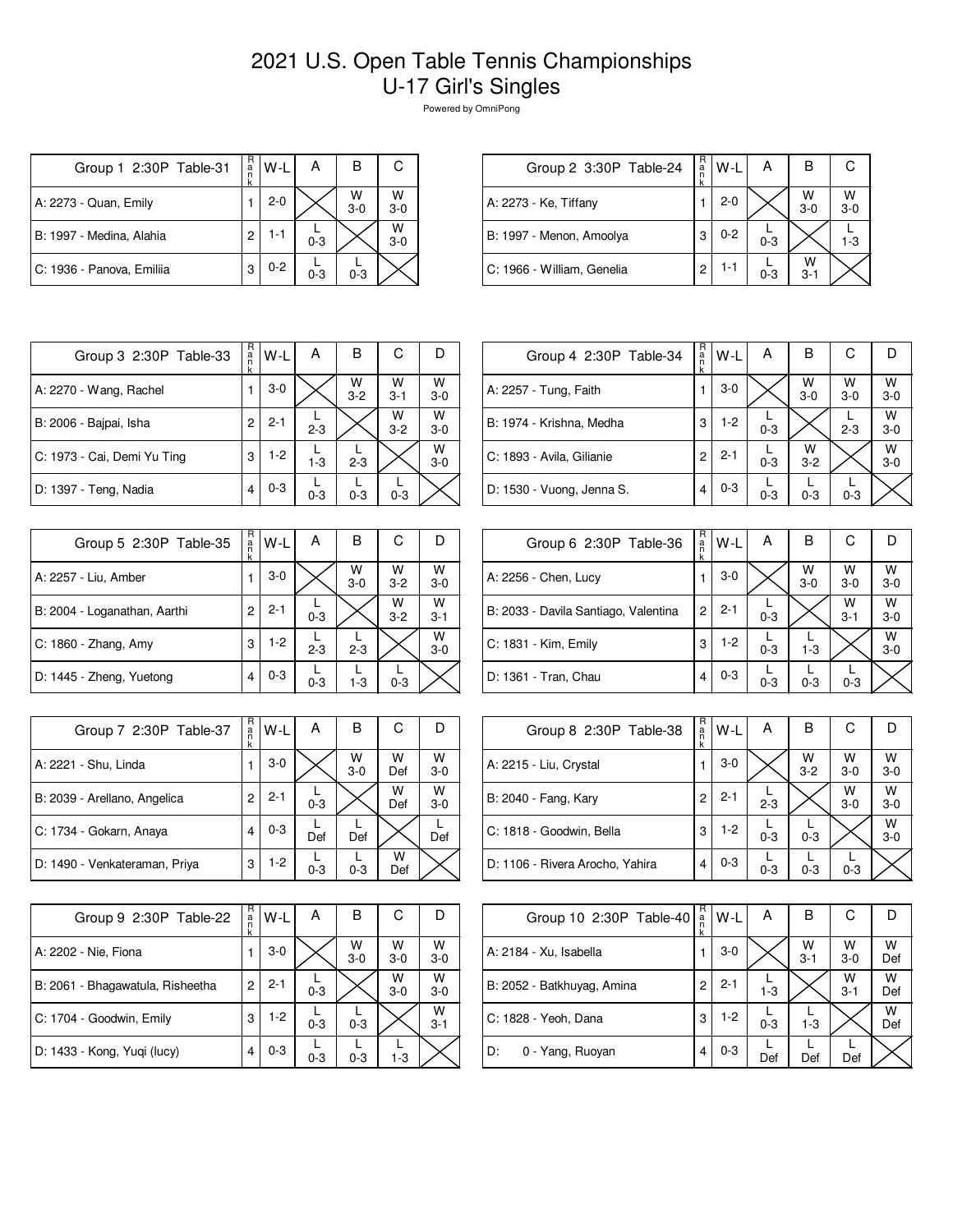## 2021 U.S. Open Table Tennis Championships U-17 Girl's Singles

Powered by OmniPong

| Group 11 2:30P Table-45       | $_{n}^{\text{R}}$<br>k | W-L     | А       | в        | С          | Ð        |
|-------------------------------|------------------------|---------|---------|----------|------------|----------|
| A: 2179 - Lam, Kylie          |                        | $3-0$   |         | W<br>Def | W<br>$3-0$ | W<br>Def |
| B: 2062 - Yu, Carmen          | 3                      | $1-2$   | Def     |          | Def        | w<br>Def |
| C: 1639 - Zai, Isabella       | $\overline{c}$         | $2 - 1$ | $0 - 3$ | w<br>Def |            | W<br>Def |
| 0 - Cruz, Kheith Rhynne<br>D: |                        | $0 - 3$ | Def     | Def      | Def        |          |

| R<br>С<br>в<br>А<br>W-L<br>Group 12 2:30P Table-41<br>$\frac{a}{n}$<br>k<br>W<br>W<br>$2 - 1$<br>A: 2166 - Song, Hannah<br>2<br>$3 - 0$<br>$0 - 3$<br>$3-0$<br>W<br>W<br>w<br>$3-0$<br>B: 2075 - Yu, Mandy<br>$3-0$<br>$3-0$<br>$3-0$ |                        |   |         |  |  |
|---------------------------------------------------------------------------------------------------------------------------------------------------------------------------------------------------------------------------------------|------------------------|---|---------|--|--|
|                                                                                                                                                                                                                                       |                        |   |         |  |  |
|                                                                                                                                                                                                                                       |                        |   |         |  |  |
|                                                                                                                                                                                                                                       |                        |   |         |  |  |
| $0 - 3$<br>$2 - 3$<br>$0 - 3$                                                                                                                                                                                                         | C: 1641 - Kumar, Nishi | 4 | $0 - 3$ |  |  |
| W<br>$1-2$<br>D:<br>0 - Cruz Rosado, Kaylin<br>3<br>$0 - 3$<br>$0 - 3$<br>$3 - 2$                                                                                                                                                     |                        |   |         |  |  |

| Group 13 2:30P Table-50  | R<br>a<br>k | W-L     | Α       | B            | С            |              |
|--------------------------|-------------|---------|---------|--------------|--------------|--------------|
| A: 2150 - Goodwin, Kayla |             | $3-0$   |         | W<br>$3 - 1$ | W<br>$3-0$   | W<br>$3 - 0$ |
| B: 2079 - Cui, Kayleigh  | 2           | $2 - 1$ | $1 - 3$ |              | W<br>$3-0$   | W<br>$3 - 1$ |
| C: 1637 - Tang, Andrea   | 4           | $0 - 3$ | $0 - 3$ | $0 - 3$      |              | $1 - 3$      |
| 0 - Zea, Valentina<br>D: | 3           | $1-2$   | $0 - 3$ | $1 - 3$      | W<br>$3 - 1$ |              |

| Group 14 2:30P Table-44    | R<br>a | W-L     | А       | в            | С          |              |
|----------------------------|--------|---------|---------|--------------|------------|--------------|
| A: 2148 - Lin, Yishiuan    |        | $3-0$   |         | W<br>$3 - 1$ | w<br>$3-0$ | W<br>$3 - 0$ |
| B: 2108 - Fahimi, Daria    | 2      | $2 - 1$ | $1 - 3$ |              | W<br>$3-0$ | w<br>$3-0$   |
| C: 1608 - Badri, Akshara   | 4      | $0 - 3$ | $0 - 3$ | $0 - 3$      |            | $0 - 3$      |
| D:<br>0 - González, Aurora | 3      | $1-2$   | $0 - 3$ | $0 - 3$      | W<br>$3-0$ |              |

| Group 15 2:30P Table-29   | R<br>a<br>n<br>k | W-L     | А            | в            | С            |            |
|---------------------------|------------------|---------|--------------|--------------|--------------|------------|
| A: 2138 - Gupta, Muskan   |                  | $2 - 1$ |              | $2 - 3$      | W<br>$3 - 1$ | W<br>$3-2$ |
| B: 2116 - Chen, Kaye      | 2                | $2 - 1$ | W<br>$3 - 2$ |              | W<br>$3-0$   | $2 - 3$    |
| C: 1600 - Aykanat, Janset | 4                | $0 - 3$ | $1 - 3$      | $0 - 3$      |              | $0 - 3$    |
| D:<br>0 - Liu, Emily      | 3                | $2 - 1$ | $2 - 3$      | W<br>$3 - 2$ | W<br>$3-0$   |            |